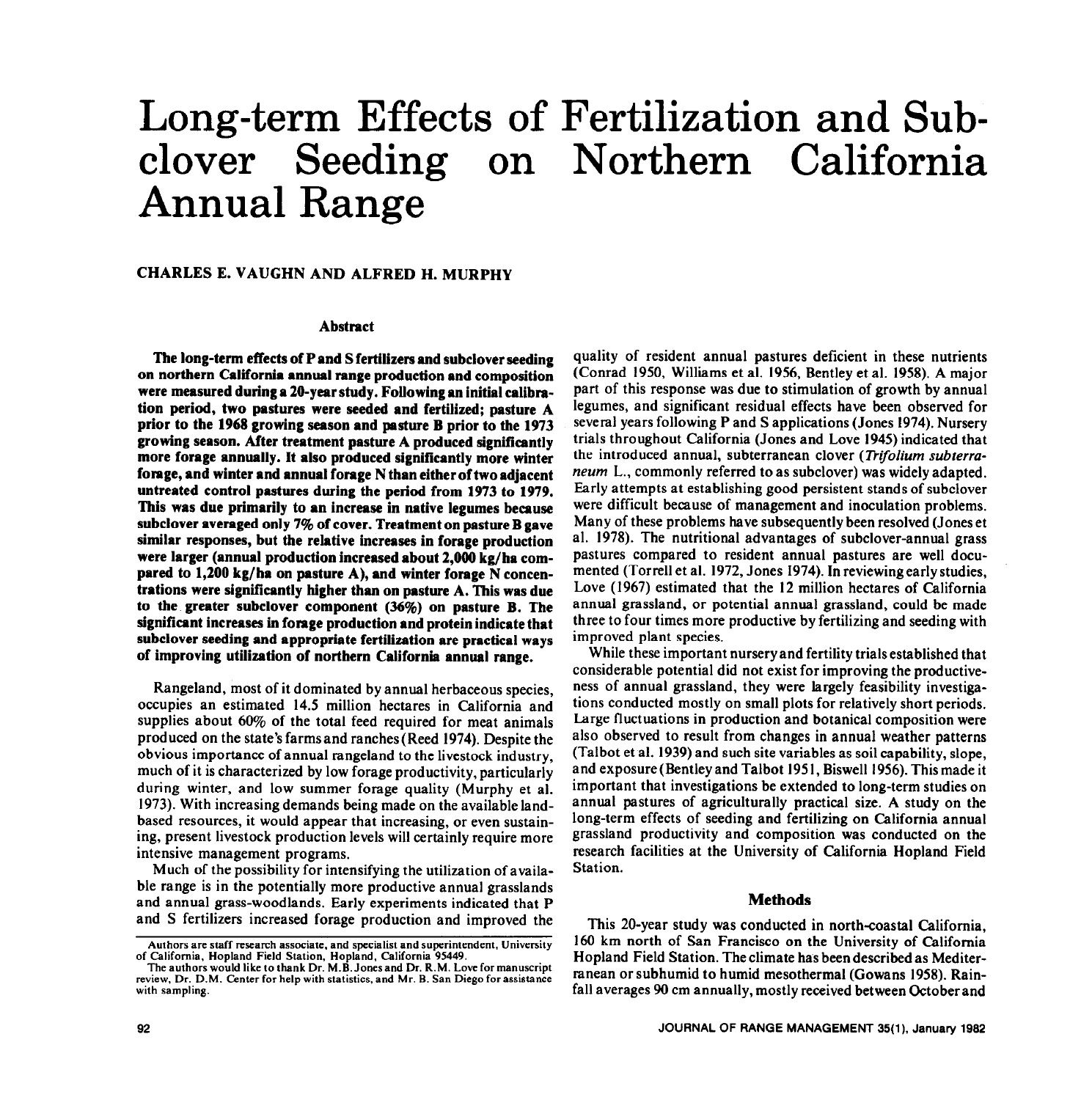May. The herbaceous vegetation is dominated by annuals.

The 115-ha experimental area was divided into four pastures (designated pastures A, B, C, and D), which shared a common corner. These pastures had been grazed regularly by sheep since 1952. The soils were described as upland, predominantly mediumtextured, overlying sandstones and shales of the Franciscan Formation (Gowans 1958). Elevations ranged from 240 to 460 m. All pastures had southwest exposures with mostly moderate slopes  $(0-30\%)$ .

The study was divided into three treatment periods. The 8 years from 1960 to 1967 comprised the calibration period. Botanical composition and both winter and annual production on the unimproved pastures were calibrated during this first period. The second period began in the fall of 1967 when pasture A was drill-seeded with inoculated, lime-pelleted (Jones et al. 1978) subclover seed (cultivar 'Mt. Barker') at the rate of 13.5 kg/ ha. The pasture was also fertilized at planting and again in the fall of 1968 and 1969. Phosphorus and S were applied because soils in the area are commonly deficient in these nutrients. Fertilization dates, sources, and rates are shown in Table 1. The effects of this first improvement program were measured over the next five growing seasons (1968-1972). The third treatment period began in the fall of 1972. Pasture B was fertilized and seeded with a mixture of subclover cultivars 'Mt. Barker', 'Geraldton', 'Dinninup', and 'Woogenellup'at the rate of 20 kg/ha. Both pastures A and B also received follow-up fertilizer treatments (Table I). In addition, pasture A was reseeded in the fall of 1976 to improve the subclover stand. The seeding was a mixture of cultivars 'Geraldton', 'Dinninup'. and 'Woogenellup'at the rate of 20 kg/ ha. During the final seven growing seasons (1973- 1979), the relative effects of these treatments on pasture production, composition, and herbage N content were determined.

Table 1. Fertilizer application dates, sources, and rates used on the im**proved pastures A and** B.

|              |                                            | Application rates (kg/ha) |    |         |    |
|--------------|--------------------------------------------|---------------------------|----|---------|----|
|              |                                            | Pasture A                 |    | Pasture |    |
| Date applied | Fertilizer source                          | P                         | s  | P       | s  |
| 10/67        | <b>SSPI</b>                                | 31                        | 42 |         |    |
| 9/68         | <b>SSP</b>                                 | 38                        | 50 |         |    |
| 10/69        | Soil S                                     |                           | 90 |         |    |
| 9/72         | <b>SSP</b>                                 |                           |    | 28      | 38 |
| 10/72        | GTP <sup>2</sup> +NaP <sup>3</sup> +Soil S | 17                        | 54 |         |    |
| 9/74         | <b>SSP</b>                                 |                           |    | 18      | 24 |
| 9/76         | SSP                                        | 9                         | 12 | 20      | 26 |
| 10/78        | TSP+Soil S                                 | 18                        | 90 | 19      | 97 |

**'Single superphosphate** 

**\*"Golden treble" (sulfur-fortified treble superphosphate)** 

**"Trisodium phosphate** 

**'Treble superphosphate** 

Twenty l-m diameter wire mesh exclosures were distributed in the grazed areas of each pasture. Forage production was measured in the winter (February) and at the end of each growing season (May) by clipping a  $0.1 \text{-} m^2$  quadrat of herbage at ground surface from within each exclosure and from a similar adjacent grazed area. Clipped herbage was oven-dried at  $60^{\circ}$ C and weighed. The exclosures were moved after each clipping within small, botanically similar sampling areas to avoid repeatedly sampling the same location (Pitt and Heady 1979). Botanical composition was determined at the May sampling date by a modification of the step-point method of Evans and Love (1957). Fifteen points were taken in each sampling area and 300 points in each pasture. Nitrogen was determined on the 1973- 1979 herbage by micro-Kjeldahl analysis. Because the exclosures could not truly be considered as replications, mean comparisons were done by Student's "1''-test. Botanical composition percentages were first subjected to arcsin $\sqrt{\%}$ transformation.

Beginning in 1959, the pastures were continuously grazed by

sheep. Stocking rates were kept moderate to minimize stress to the animals, averaging about 310 sheep days/ha/year on a wholepasture basis. This varied from year-to-year, both within and between pastures, and was adjusted to utilize available feed. Pitt and Heady (1979) observed that only very heavy sheep grazing rates, where the animals were under stress, produced any significant residual impacts on annual forage production and botanical composition. They concluded, however, that these impacts were short-term and managerially insignificant. Such heavy intensity was not a factor in this study, and it was assumed that the effects of grazing rate differences were insignificant in comparison to the impacts of pasture improvement and weather.

#### **Results and Discussion**

#### **Winter** Forage **Production**

The effects of seeding and fertilization on winter forage production are illustrated in Figure I. Winter production on the unimproved control pastures C and D declined after the 1960-1967 calibration period and was significantly lower on both pastures by the 1973-1979 treatment period (Fig. 1). A decrease was also observed on pasture B during the 1968-1972 period, before this pasture received any improvements. Previous observations from 1955 to 1958 on these same pastures indicated that average winter forage production was about 700 kg/ ha (Jones et al. 1957, Murphy et al. 1961). This suggests that the higher winter production (1940-  $1,460 \text{ kg/ha}$ ) observed during the calibration period of this study was likely due to more favorable winter weather conditions in the 7 years from 1960 to 1967. There was no similar decline in winter productivity on pasture A, however, which was seeded and fertilized prior to the 1968 growing season, and there was a significant increase in production on pasture B after treatment (Fig. 1). During the final period of the study (1973-1979) winter forage yields were significantly higher on both these treated pastures than either of the unimproved pastures.



annual pastures. Shaded columns indicate production after P and S *fertilization and seeding subclover. Means within treatment periods and pastures (reading horizontally and vertically)followed by the same letter are not significantly different (P<0.05) according to Student's "t" test.* 

These results indicate that fertilized subclover-grass pastures increased in forage production during the critical winter lambing season, and also minimized the between-year production variation so common on annual pastures in California's Mediterranean-type climate (Heady and Pitt 1979). Love and Williams (1956) suggested this as a benefit of pasture improvement, but after only 4 years' observations.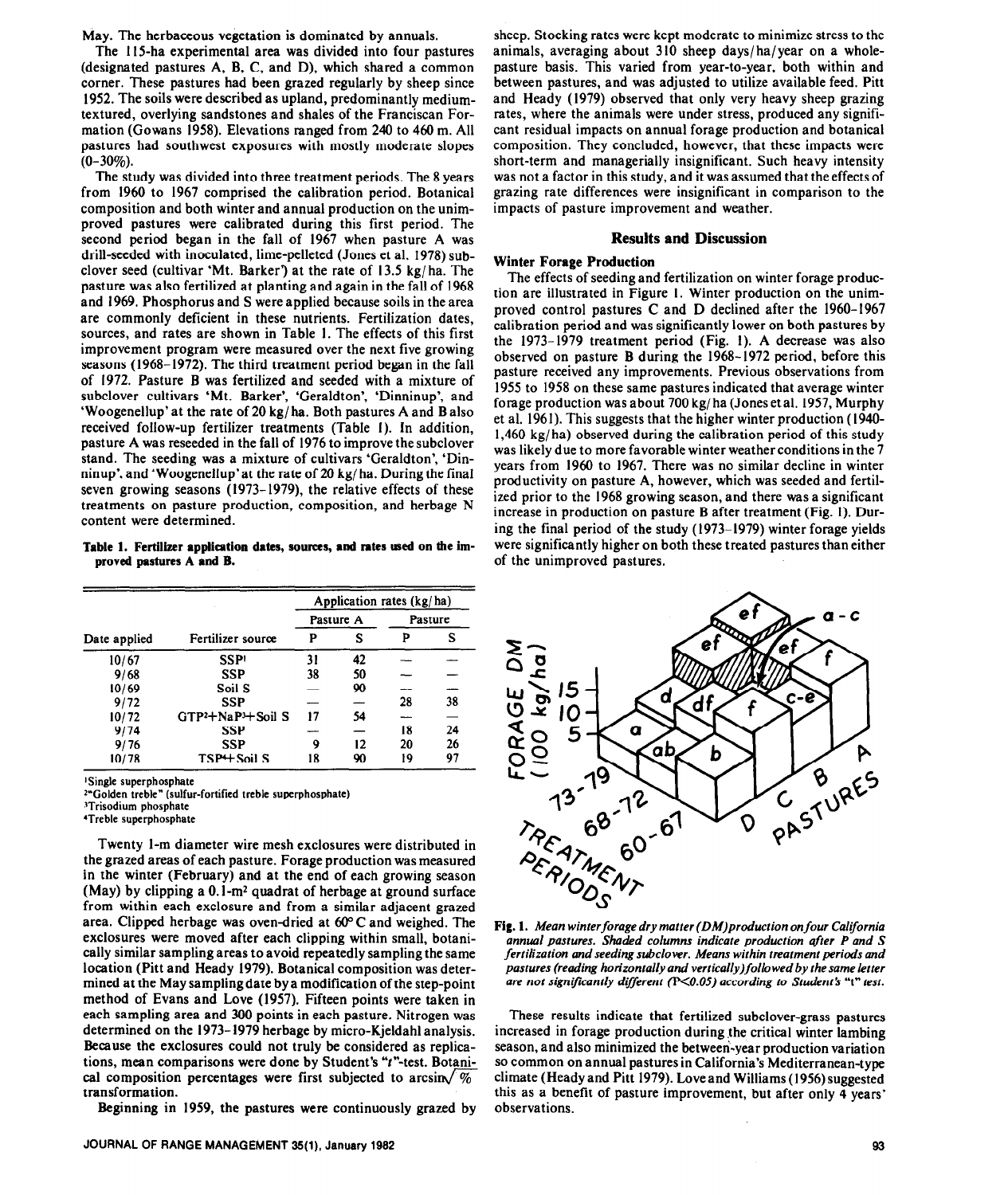

*nia* annual *pastures. Shaded columns indicate production after Pond S fertilization and seeding subclover. Means within treatment periods and pastures (reading horizontally and vertically)follo wed by the same letter*  are not significantly different (P<0.05) according to Student's "t" test.

#### **Annual Forage Production**

Figure 2 shows the effects of pasture improvements on total annual forage production. Unlike winter production, total annual production on the unimproved pastures did not decline. This supports the conclusion that the winter forage productiondeclines were due to more favorable early-season growing conditions during the calibration period of the study. Seeding and fertilization increased annual production more than winter production. Both pastures A and B were significantly more productive after improvement, and they were also significantly more productive than the unimproved pastures C and D (Fig. 2). Annual production increases averaged about 1,200 kg/ha on pastures A, compared to about 2,000 kg/ ha on pasture (Fig. 2). This may have been due partly to the fact that pasture A was the most productive pasture during the calibration period ( $P<0.05$ ), and was therefore less response to fertilization and seeding. Pasture B had lower inherent productivity and more dramatic response to improvement.

**Nitrogen Content** t (df=l8) Herbage N uptake and concentration were measured during 1973-1979 (Table 2). It appeared that the benefits of the pasture improvements were better reflected in forage quality than production. While seeding and fertilizing about doubled winter forage production during the period from 1973 to 1979 (Fig. l), the average N uptake of this forage was at least tripled in comparison to the untreated pastures C and D (Talbe 2). This was due to the significantly higher herbage N concentrations on the improved pastures. The effects on annual forage quality were similar, again because of significantly higher herbage N concentrations on the improved pastures. Similar responses to P and S fertilizers have been observed in previous studies (Jones 1974) and it was suggested that the effects were due largely to the stimulation of growth by legumes, both seeded and native. These late-season increases in N content (representing about 11% crude protein) are extremely

| <b>Pasture</b> <sup>1</sup> | Winter                          |                             | Annual              |                             |  |
|-----------------------------|---------------------------------|-----------------------------|---------------------|-----------------------------|--|
|                             | N uptake<br>N uptake<br>(kg/ha) | N concentra-<br>tion<br>(%) | N uptake<br>(kg/ha) | N concentra-<br>tion<br>(%) |  |
| А                           | 40.0c <sup>2</sup>              | 2.80 <sub>b</sub>           | 92.7 <sub>c</sub>   | 1.70 <sub>b</sub>           |  |
| B                           | 43.1c                           | 3.31c                       | 96.3c               | 1.84 <sub>b</sub>           |  |
| С                           | 16.9 <sub>b</sub>               | 2.15a                       | 40.8 <sub>b</sub>   | 1.43a                       |  |
| D                           | 11. la                          | 2.17a                       | 29.3a               | 1.42a                       |  |

*1Pastures* **A and B were previously by** fertilized with P **and S and seeded with subclover.** 

**2Means within columns followed by the same letter are not significantly different (KO.05) according to Student's "I" test.** 

important on California annual range where summer forage protein is often below livestock maintenance levels. It has been demonstrated that summer protein content on well-managed subclover-annual grass pastures can be adequate for animal needs (Jones 1974).

#### **Botanical Composition**

The effect of pasture improvement on percentage botanical composition is summarized in Table 3. Individual species were not considered of managerial importance, and have therefore been included in larger vegetative groups on the basis of forage value and botanical similarity (Love 1954). The desirable annual grasses included soft chess *(Bromus mollis)* and slender oat *(Avena barbata).* Undesirable annual grasses (less palatable and of lower forage value) on these pastures were dominated by silver hairgrass *(Aira caryophyllea),* annual fescues *(Festuca* spp.), and medusahead *(Taeniatherum asperum).* The miscellaneous forbs included primarily filaree *(Erodium* spp.) and the native legumes, mainly true clovers *(Trifolium* spp.).

**Table 3. Botanical composition (%) of two California annual** pastures before and after **subclover seeding and P and S fertilization treatments.** 

|                 | Desirable Undesirable |                   |                |                          |           |  |
|-----------------|-----------------------|-------------------|----------------|--------------------------|-----------|--|
|                 | annual<br>grasses     | annual<br>grasses | Misc.<br>forbs | <b>Native</b><br>legumes | Subclover |  |
| Pasture A       |                       |                   |                |                          |           |  |
| Pre-treatment   |                       |                   |                |                          |           |  |
| $(1960 - 1967)$ | 32                    | 13                | 39             | 16                       | 0         |  |
| Post-treatment  |                       |                   |                |                          |           |  |
| $(1968 - 1979)$ | 21                    | 26                | 22             | 23                       | 7         |  |
| $t$ (df=18)     | $2.839**$             | $6.438***2$       | $5.454**$      | $1.911^{NS_3}$           |           |  |
| Pasture B       |                       |                   |                |                          |           |  |
| Pre-treatment   |                       |                   |                |                          |           |  |
| $(1960 - 1972)$ | 20                    | 16                | 53             | 11                       | 0         |  |
| Post-treatment  |                       |                   |                |                          |           |  |
| $(1973 - 1979)$ | 16                    | 15                | 21             | 12                       | 36        |  |
| $t$ (df=18)     | $0.996^{NS}$          | $0.690^{NS}$      | $8.893**$      | $0.579^{NS}$             |           |  |

 $*P < 0.05$  $2**P < 0.01$ 

**JNsNot significant** 

Pitt and Heady (1978) observed that weather patterns have significant influence on botanical composition on annual range. Annual changes due to temperature and rainfall fluctuations might partially mask the effects of pasture improvement. However, by comparing the improved pastures A and B to the unimproved control pastures C and D during similar time periods, trends in botanical composition due to seeding and fertilizing should be apparent.

Despite large between-year variation, there were only two significant ( $P<0.05$ ) trends in botanical composition change observed on pastures C and D. Undesirable annual grasses increased on both